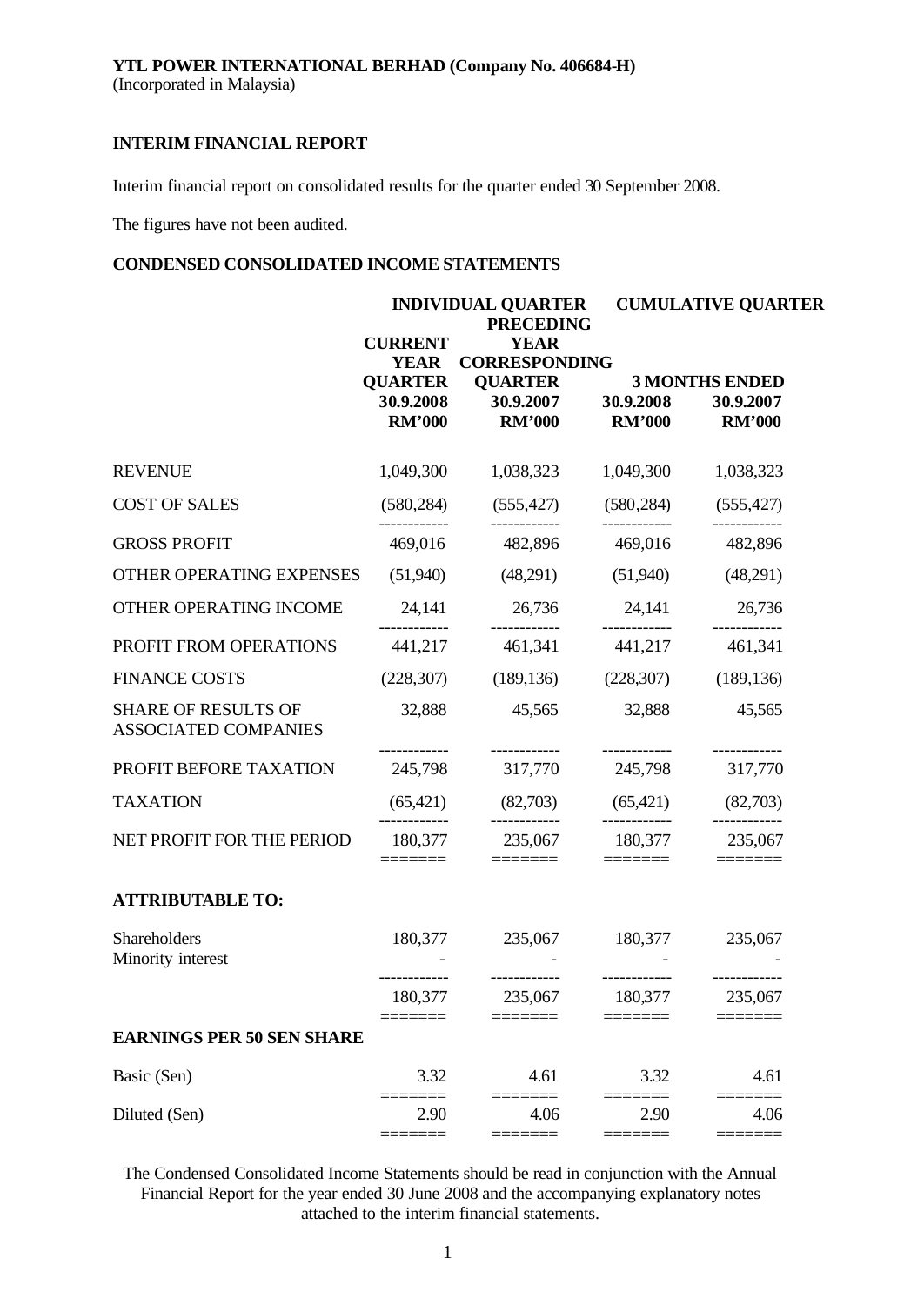## **CONDENSED CONSOLIDATED BALANCE SHEET**

|                                                                                         | <b>UNAUDITED</b><br>As at<br>30.9.2008<br><b>RM'000</b> | <b>AUDITED</b><br>As at<br>30.06.2008<br><b>RM'000</b> |
|-----------------------------------------------------------------------------------------|---------------------------------------------------------|--------------------------------------------------------|
| <b>ASSETS</b>                                                                           |                                                         |                                                        |
| <b>Non-Current Assets</b>                                                               |                                                         |                                                        |
| Property, Plant and Equipment                                                           | 14,679,246                                              | 15,089,793                                             |
| Prepaid Lease Payments                                                                  | 3,095                                                   | 3,171                                                  |
| <b>Intangible Assets</b>                                                                | 441,333                                                 | 441,333                                                |
| <b>Investment in Associated Companies</b>                                               | 1,016,151                                               | 929,872                                                |
| Investments                                                                             | 699,293                                                 | 711,626                                                |
| Development Expenditure                                                                 | 9,157                                                   |                                                        |
|                                                                                         | 16,848,275                                              | 17, 175, 795                                           |
| <b>Current Assets</b>                                                                   |                                                         |                                                        |
| Inventories                                                                             | 150,200                                                 | 152,666                                                |
| Receivable, Deposits and Prepayment                                                     | 1,018,219                                               | 1,028,783                                              |
| <b>Short Term Investments</b>                                                           | 46,227                                                  | 45,872                                                 |
| Deposits, Cash and Bank Balances                                                        | 9,973,605                                               | 9,423,760                                              |
|                                                                                         | 11,188,251                                              | 10,651,081                                             |
| <b>TOTAL ASSETS</b>                                                                     | 28,036,526                                              | 27,826,876                                             |
|                                                                                         | ========                                                |                                                        |
| <b>EQUITY AND LIABILITIES</b>                                                           |                                                         |                                                        |
| Share Capital                                                                           | 2,852,963                                               | 2,721,320                                              |
| Reserves                                                                                | 3,778,422                                               | 4,039,223                                              |
| Treasury Shares, at cost                                                                | (115,696)                                               | (360, 148)                                             |
| <b>Equity attributable to Shareholders of the Company</b><br><b>Minority Interest *</b> | 6,515,689                                               | 6,400,395                                              |
| <b>TOTAL EQUITY</b>                                                                     | 6,515,689                                               | 6,400,395                                              |
|                                                                                         |                                                         |                                                        |

\* Minority Interest denotes RM1.

The Condensed Consolidated Balance Sheet should be read in conjunction with the Annual Financial Report for the year ended 30 June 2008 and the accompanying explanatory notes attached to the financial statements.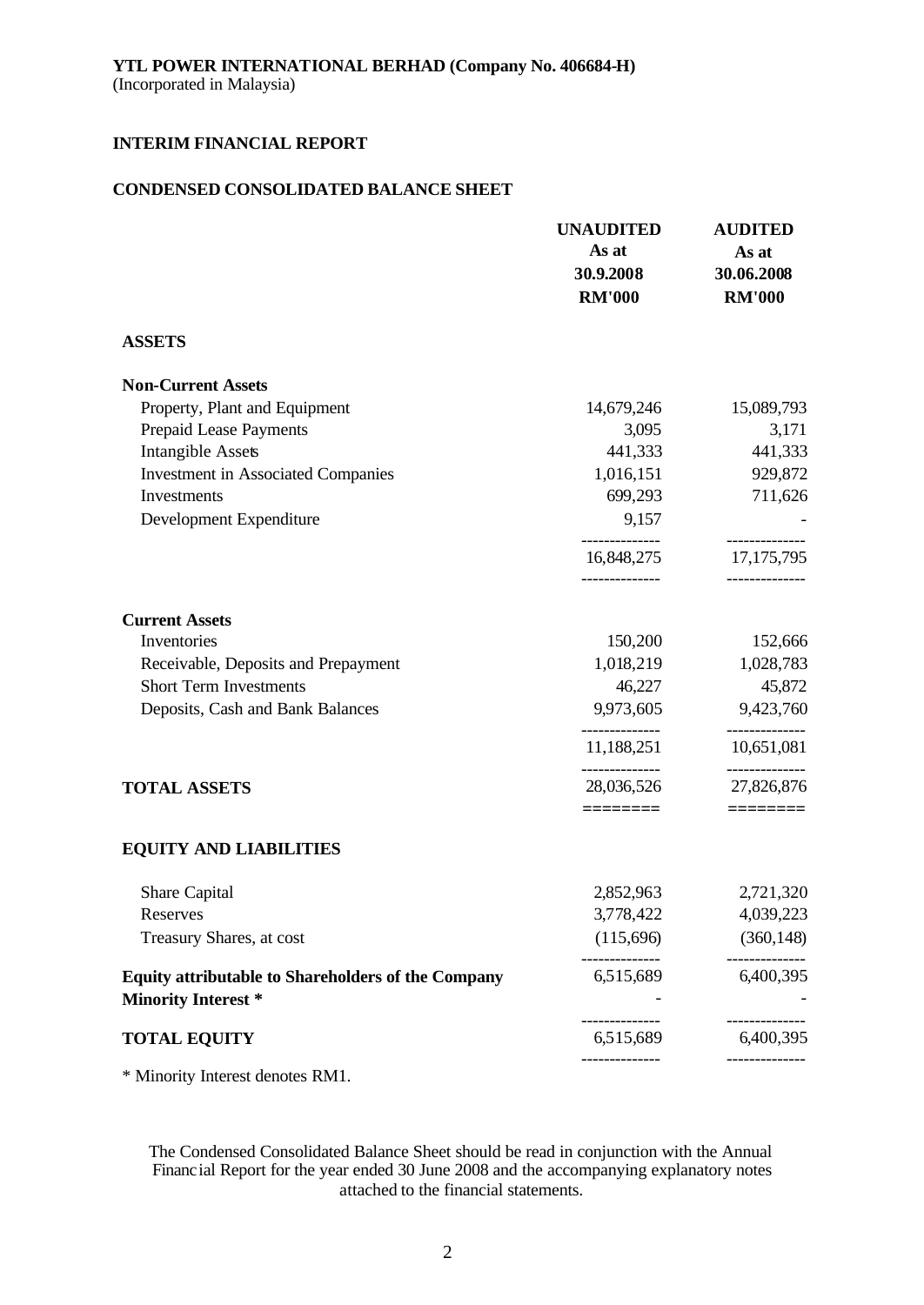## **CONDENSED CONSOLIDATED BALANCE SHEET – Continued**

|                                       | <b>UNAUDITED</b><br>As at<br>30.9.2008<br><b>RM'000</b> | <b>AUDITED</b><br>As at<br>30.06.2008<br><b>RM'000</b> |
|---------------------------------------|---------------------------------------------------------|--------------------------------------------------------|
| <b>LIABILITIES</b>                    |                                                         |                                                        |
| <b>Non-Current Liabilities</b>        |                                                         |                                                        |
| Deferred Tax Liabilities              | 2,137,994                                               | 2,199,393                                              |
| <b>Bonds</b>                          | 9,429,948                                               | 9,649,749                                              |
| <b>Borrowings</b>                     | 4,437,445                                               | 3,878,551                                              |
| Deferred Income                       | 126,572                                                 | 133,917                                                |
| Provision for Liabilities and Charges | 312,579                                                 | 315,352                                                |
| Payables                              | 10,129                                                  | 10,614                                                 |
|                                       | 16,454,667                                              | 16,187,576                                             |
| <b>Current Liabilities</b>            |                                                         |                                                        |
| Payables and Accrued Liabilities      | 1,117,261                                               | 1,063,969                                              |
| Provision for Liabilities and Charges | 19,360                                                  | 20,546                                                 |
| Provision for Taxation                | 92,148                                                  | 123,142                                                |
| <b>Bonds</b>                          | 1,929,012                                               | 2,014,182                                              |
| <b>Borrowings</b>                     | 1,908,389                                               | 2,017,066                                              |
|                                       | 5,066,170                                               | 5,238,905                                              |
| <b>TOTAL LIABILITIES</b>              | 21,520,837                                              | 21,426,481                                             |
| <b>TOTAL EQUITY AND LIABILITIES</b>   | 28,036,526                                              | __________<br>27,826,876                               |
|                                       | ========                                                | ========                                               |
| Net Assets Per 50 Sen Share (RM)      | 1.15                                                    | 1.21                                                   |
|                                       | $==$                                                    | ===                                                    |

The Condensed Consolidated Balance Sheet should be read in conjunction with the Annual Financial Report for the year ended 30 June 2008 and the accompanying explanatory notes attached to the financial statements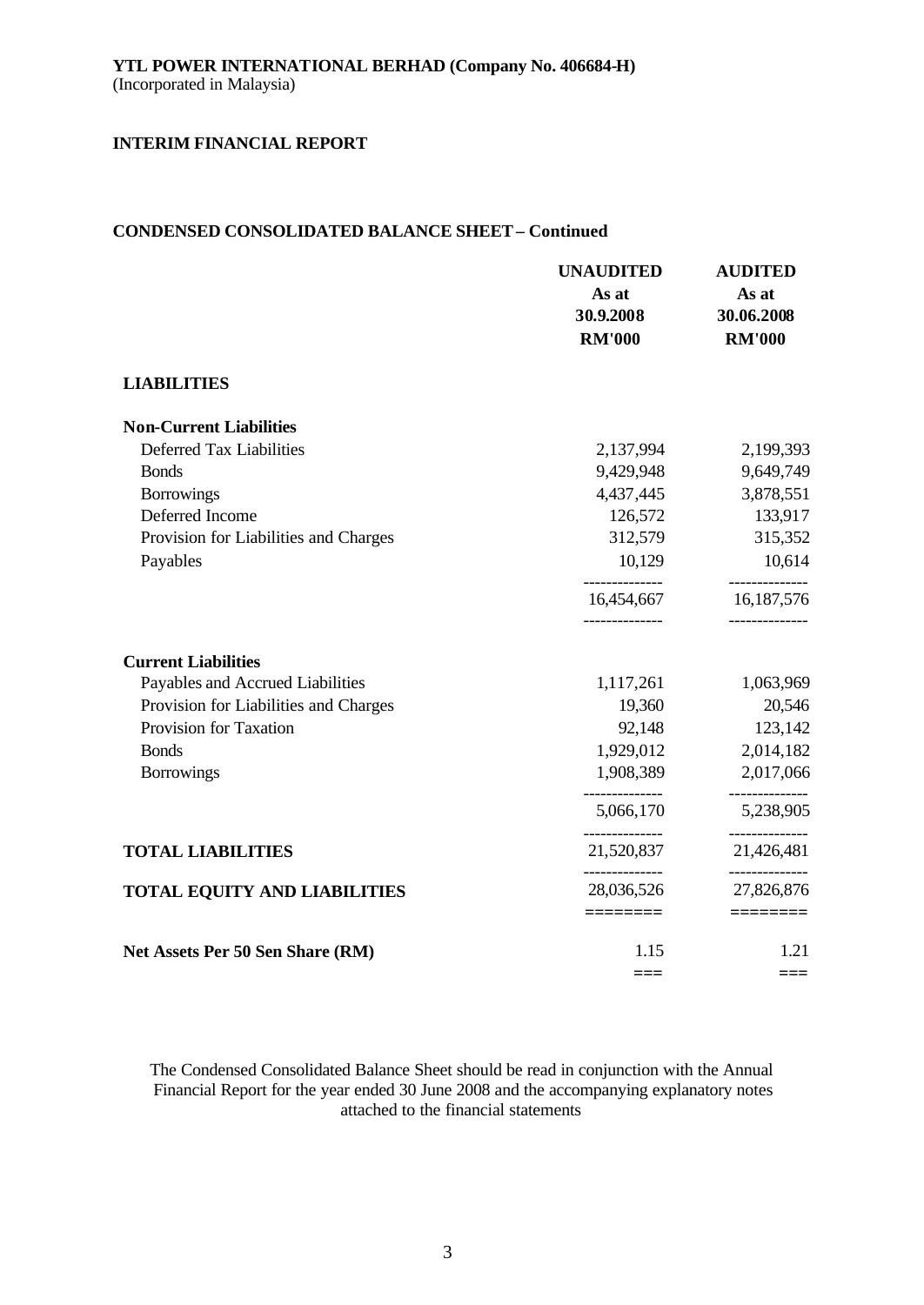## **YTL POWER INTERNATIONAL BERHAD (Company No. 406684-H)**

(Incorporated in Malaysia)

## **INTERIM FINANCIAL REPORT**

## **CONDENSED CONSOLIDATED STATEMENT OF CHANGES IN EQUITY FOR THE PERIOD ENDED 30 SEPTEMBER 2008**

|                                                     | ---------------------- Attributable to Equity Holders of the Parent --------------------- |                                          |                                                              |                                                   |                                                     |                               |                                              |                                                |
|-----------------------------------------------------|-------------------------------------------------------------------------------------------|------------------------------------------|--------------------------------------------------------------|---------------------------------------------------|-----------------------------------------------------|-------------------------------|----------------------------------------------|------------------------------------------------|
|                                                     | <b>Share</b><br>Capital<br><b>RM'000</b>                                                  | <b>Share</b><br>Premium<br><b>RM'000</b> | <b>Merger</b><br>& Other<br><b>Reserves</b><br><b>RM'000</b> | <b>Treasury</b><br><b>Shares</b><br><b>RM'000</b> | <b>Retained</b><br><b>Earnings</b><br><b>RM'000</b> | <b>Total</b><br><b>RM'000</b> | <b>Minority</b><br>Interest<br><b>RM'000</b> | <b>Total</b><br><b>Equity</b><br><b>RM'000</b> |
| At 1 July 2008                                      | 2,721,320                                                                                 | 1,699,219                                | (2,037,888)                                                  | (360, 149)                                        | 4,377,893                                           | 6,400,395                     | $\overline{\phantom{0}}$                     | 6,400,395                                      |
| Currency translation difference                     |                                                                                           | $\sim$                                   | (326, 164)                                                   |                                                   |                                                     | (326, 164)                    | $\overline{\phantom{a}}$                     | (326, 164)                                     |
| Net profit for the period                           |                                                                                           |                                          |                                                              | $\sim$                                            | 180,377                                             | 180,377                       | $\overline{\phantom{a}}$                     | 180,377                                        |
| Total recognised income and expenses for the period |                                                                                           | $\sim$                                   | (326, 164)                                                   | $\sim$                                            | 180,377                                             | (145, 787)                    | $\overline{\phantom{a}}$                     | (145, 787)                                     |
| Shares repurchased                                  |                                                                                           |                                          |                                                              | (67, 391)                                         |                                                     | (67, 391)                     | $\overline{\phantom{a}}$                     | (67, 391)                                      |
| Issue of share capital                              | 131,643                                                                                   | 222,442                                  |                                                              |                                                   | $\overline{\phantom{a}}$                            | 354,085                       | ۰                                            | 354,085                                        |
| Share dividend                                      | $\sim$                                                                                    | (311, 844)                               |                                                              | 311,844                                           |                                                     |                               |                                              |                                                |
| Provision for share options                         |                                                                                           | $\overline{\phantom{a}}$                 | 65                                                           | $\overline{\phantom{a}}$                          |                                                     | 65                            | $\overline{\phantom{0}}$                     | 65                                             |
| Warrant reserve                                     |                                                                                           | $\sim$                                   | (25, 678)                                                    |                                                   | $\overline{\phantom{a}}$                            | (25, 678)                     | $\overline{\phantom{a}}$                     | (25, 678)                                      |
| At 30 September 2008                                | 2,852,963<br>=======                                                                      | 1,609,817<br>=======                     | (2,389,665)<br>========                                      | (115,696)<br>=======                              | 4,558,270<br>=======                                | 6,515,689<br>=======          | $\overline{\phantom{a}}$<br>--------         | 6,515,689<br>=======                           |

The Condensed Consolidated Statement of Changes in Equity should be read in conjunction with the Annual Financial Report for the year ended 30 June 2008 and accompanying explanatory notes attached to the interim financial statements.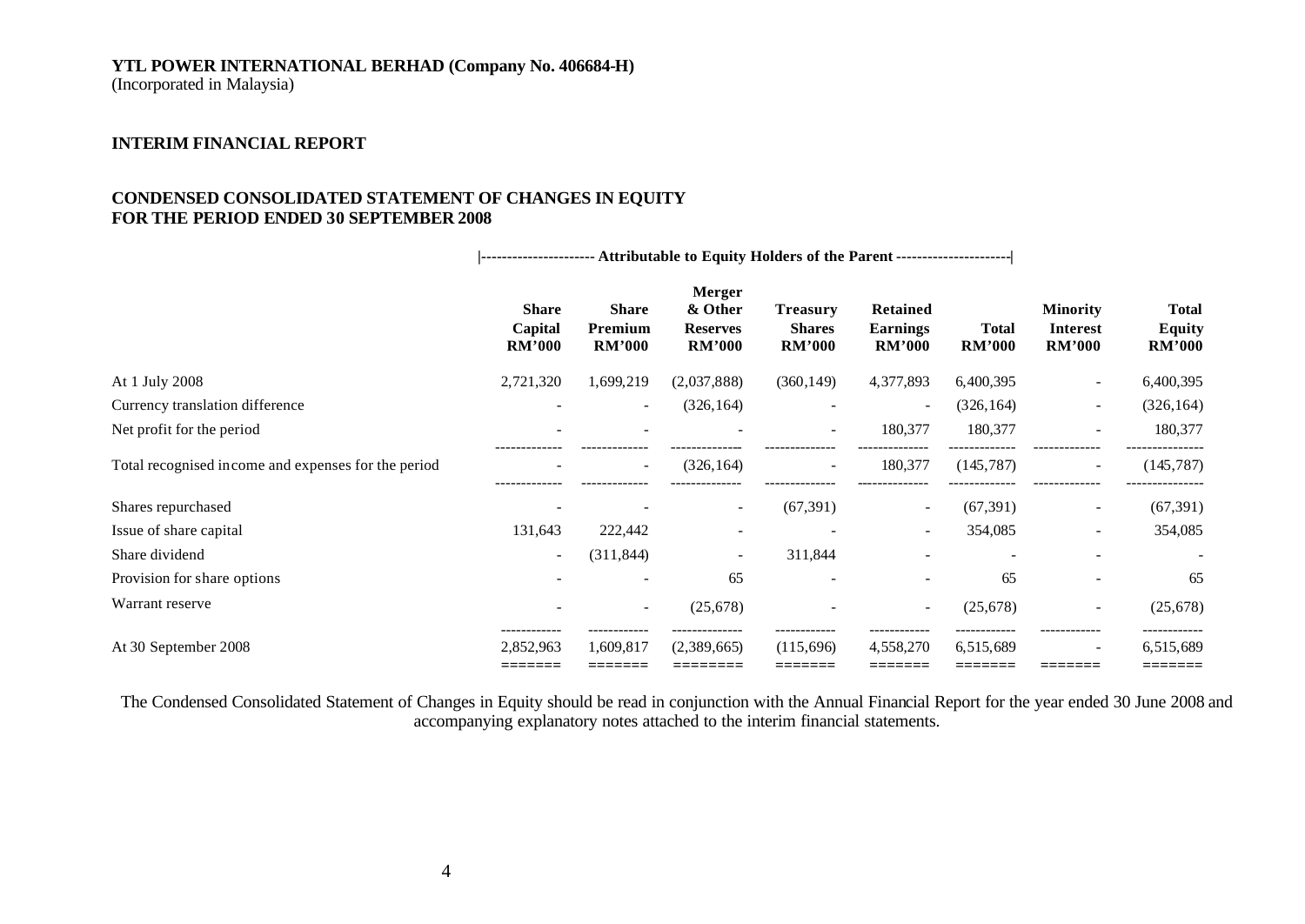# **YTL POWER INTERNATIONAL BERHAD (Company No. 406684-H)**

(Incorporated in Malaysia)

### **INTERIM FINANCIAL REPORT**

### **CONDENSED CONSOLIDATED STATEMENT OF CHANGES IN EQUITY-continued FOR THE PERIOD ENDED 30 SEPTEMBER 2007**

|                                                     | ---------------------- Attributable to Equity Holders of the Parent --------------------- |                                          |                                                       |                                                   |                                                     |                               |                                              |                                                |
|-----------------------------------------------------|-------------------------------------------------------------------------------------------|------------------------------------------|-------------------------------------------------------|---------------------------------------------------|-----------------------------------------------------|-------------------------------|----------------------------------------------|------------------------------------------------|
|                                                     | <b>Share</b><br>Capital<br>RM'000                                                         | <b>Share</b><br>Premium<br><b>RM'000</b> | Merger<br>& Other<br><b>Reserves</b><br><b>RM'000</b> | <b>Treasury</b><br><b>Shares</b><br><b>RM'000</b> | <b>Retained</b><br><b>Earnings</b><br><b>RM'000</b> | <b>Total</b><br><b>RM'000</b> | <b>Minority</b><br><b>Interest</b><br>RM'000 | <b>Total</b><br><b>Equity</b><br><b>RM'000</b> |
| At 1 July 2007                                      | 2,648,158                                                                                 | 1,944,120                                | (2,089,520)                                           | (402,763)                                         | 3,933,076                                           | 6,033,071                     | $\overline{\phantom{a}}$                     | 6,033,071                                      |
| Currency translation difference                     |                                                                                           | $\overline{\phantom{a}}$                 | 44,940                                                | $\overline{\phantom{a}}$                          |                                                     | 44,940                        | $\overline{a}$                               | 44,940                                         |
| Net profit for the period                           |                                                                                           |                                          |                                                       |                                                   | 235,067                                             | 235,067                       |                                              | 235,067                                        |
| Total recognised income and expenses for the period |                                                                                           | $\overline{\phantom{a}}$                 | 44,940                                                | $\overline{\phantom{a}}$                          | 235,067                                             | 280,007                       | $\overline{\phantom{a}}$                     | 280,007                                        |
| Shares repurchased                                  |                                                                                           |                                          | ۰.                                                    | (87, 335)                                         | ۰.                                                  | (87, 335)                     | $\sim$                                       | (87, 335)                                      |
| Issue of share capital                              | 7,385                                                                                     | 23,357                                   |                                                       |                                                   | $\sim$                                              | 30,742                        | $\overline{\phantom{a}}$                     | 30,742                                         |
| Equity component of exchangeable bond               |                                                                                           | $\overline{\phantom{a}}$                 | (972)                                                 |                                                   |                                                     | (972)                         |                                              | (972)                                          |
| Share options granted                               |                                                                                           |                                          | 303                                                   |                                                   |                                                     | 303                           |                                              | 303                                            |
| At 30 September 2007                                | 2,655,543                                                                                 | 1,967,477                                | (2,045,249)                                           | (490,098)                                         | 4,168,143                                           | 6,255,816                     | $\overline{a}$                               | 6,255,816<br>======                            |

The Condensed Consolidated Statement of Changes in Equity should be read in conjunction with the Annual Financial Report for the year ended 30 June 2008 and the accompanying explanatory notes attached to the interim financial statements.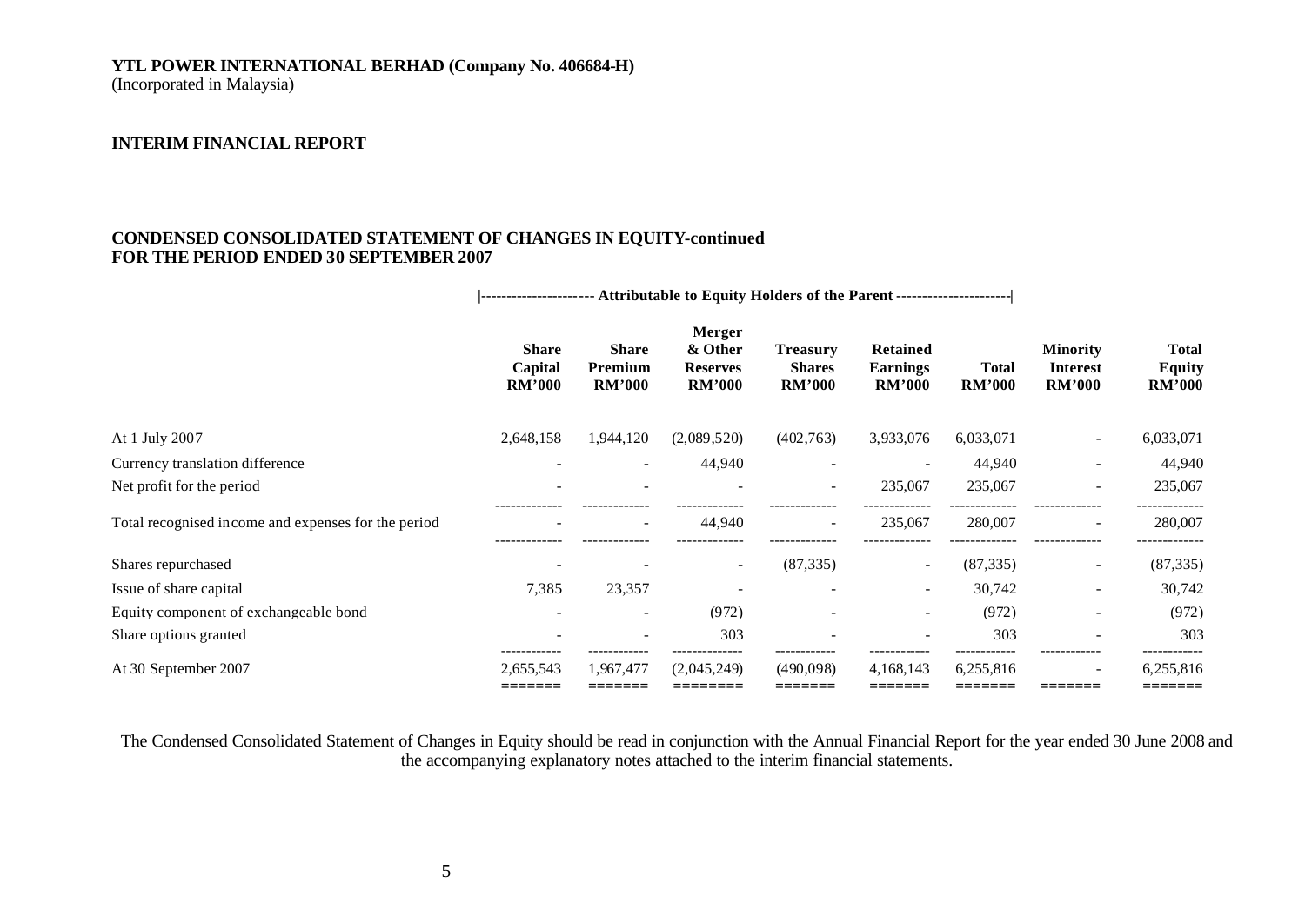### **CONDENSED CONSOLIDATED CASH FLOW STATEMENT FOR THE PERIOD ENDED 30 SEPTEMBER 2008**

|                                                                                                   | <b>CURRENT</b><br>YEAR-TO-DATE<br>30.9.2008 | <b>PRECEDING</b><br><b>YEAR</b><br><b>CORRESPONDING</b><br><b>PERIOD</b><br>30.9.2007 |
|---------------------------------------------------------------------------------------------------|---------------------------------------------|---------------------------------------------------------------------------------------|
|                                                                                                   | <b>RM'000</b>                               | <b>RM'000</b>                                                                         |
| Net cash generated from operating activities                                                      | 245,440                                     | 477,214                                                                               |
| Net cash (used) in investing activities                                                           | (216, 663)                                  | (138, 722)                                                                            |
| Net cash generated from financing activities                                                      | 456,791                                     | 1,377,576                                                                             |
| Net increase in cash and cash equivalents<br>Cash and cash equivalents at beginning of the period | 485,568<br>9,375,916                        | 1,716,068<br>6,013,224                                                                |
| Cash and cash equivalents at end of the period [Note a]                                           | 9,861,484                                   | 7,729,292                                                                             |

## *[Note a]*

Cash and cash equivalents at the end of the period comprise:

|                                                                         | <b>RM'000</b> | <b>RM'000</b> |
|-------------------------------------------------------------------------|---------------|---------------|
| Fixed deposits                                                          | 9,922,324     | 7,759,331     |
| Cash and bank balances                                                  | 51,281        | 13,380        |
| Bank overdrafts<br>(included within short term borrowings in [Note B9]) | (112, 121)    | (43, 419)     |
|                                                                         | 9,861,484     | 7,729,292     |
|                                                                         |               |               |

The Condensed Consolidated Cash Flow Statement should be read in conjunction with the Annual Financial Report for the year ended 30 June 2008 and the accompanying explanatory notes attached to the interim financial statements.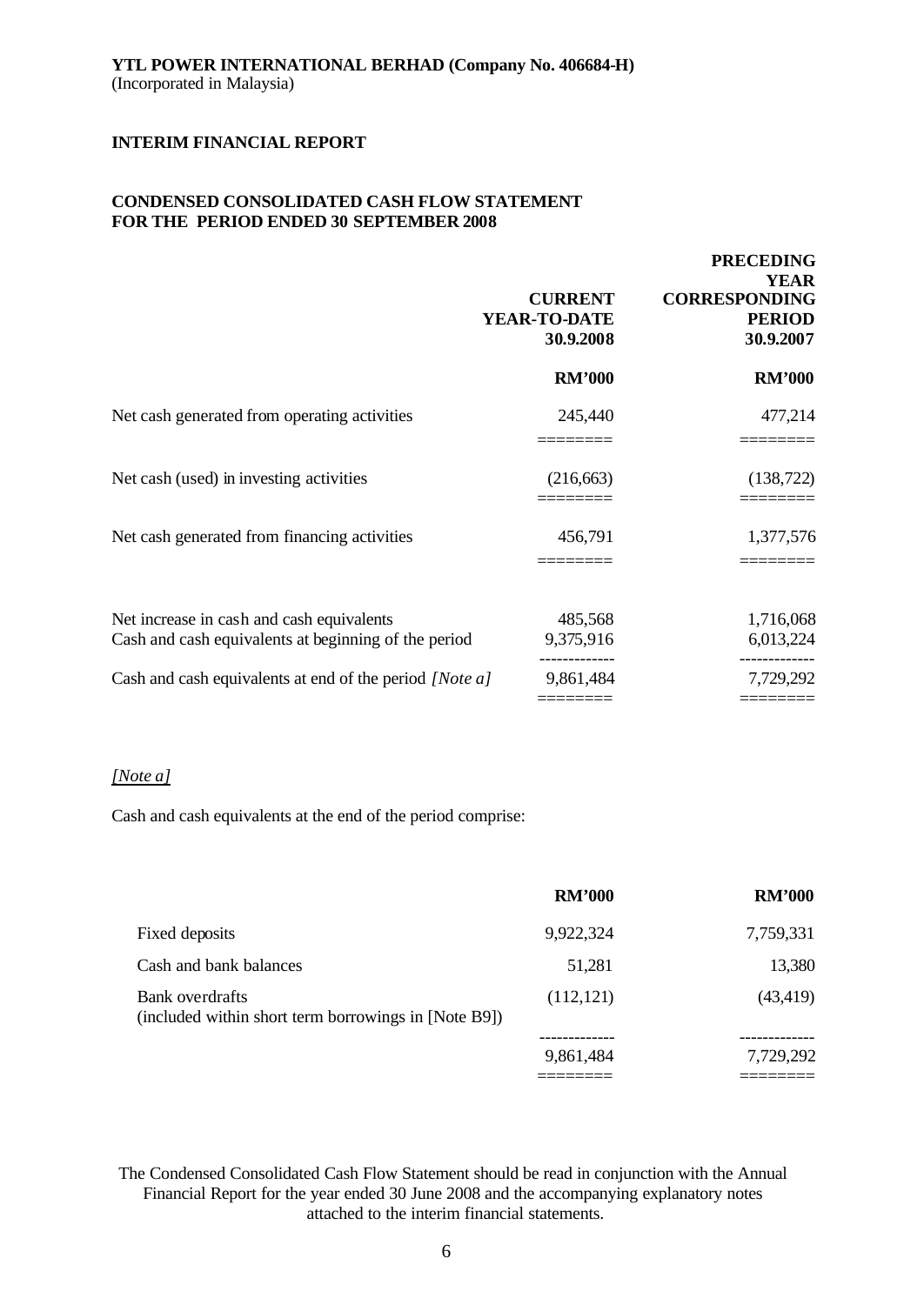### **PART A – EXPLANATORY NOTES PURSUANT TO FRS 134**

The Condensed Financial Statements should be read in conjunction with the audited annual financial statements of the Group for the year ended 30 June 2008.

#### **A1. Accounting Policies and Methods of Computation**

The interim financial report is unaudited and has been prepared in accordance with Financial Reporting Standard ("FRS") 134: "Interim Financial Reporting" and Chapter 9, part K of the Listing Requirements of the Bursa Malaysia Securities Berhad.

The accounting policies and methods of computation adopted by the Group in the interim financial statements are consistent with those adopted in the latest audited annual financial statements.

The following notes explain the events and transactions that are significant to the understanding of the changes in the financial position and performance of the Group since the financial year ended 30 June 2008.

### **A2. Seasonality or Cyclicality of Operations**

The business operations of the Group are not materially affected by any seasonal or cyclical factor.

### **A3. Exceptional or Unusual Items**

During the current financial quarter, there was no item of an exceptional or unusual nature that affects the assets, liabilities, equity, net income or cash flows of the Group.

### **A4. Changes in Estimates of Amounts Reported**

There was no change to estimate of amount reported in prior interim periods and prior financial years.

### **A5. Changes in Debt and Equity Securities**

During the current financial quarter and financial year to date, 2,030,289 ordinary shares were issued pursuant to the exercise of warrants 2000/2010 at a weighted average exercise price of RM1.19 per share.

The number of ordinary shares issued during the current financial quarter and financial year to date pursuant to the exercise of warrants 2008/2018 were 261,200,880 at a weighted average exercise price of RM1.25 per share.

During the current financial quarter and financial year to date, 54,500 ordinary shares were issued pursuant to the exercise of employees' share options granted under the Company's Employees Share Option Scheme (ESOS) at a weighted average exercise price of RM1.33 per share.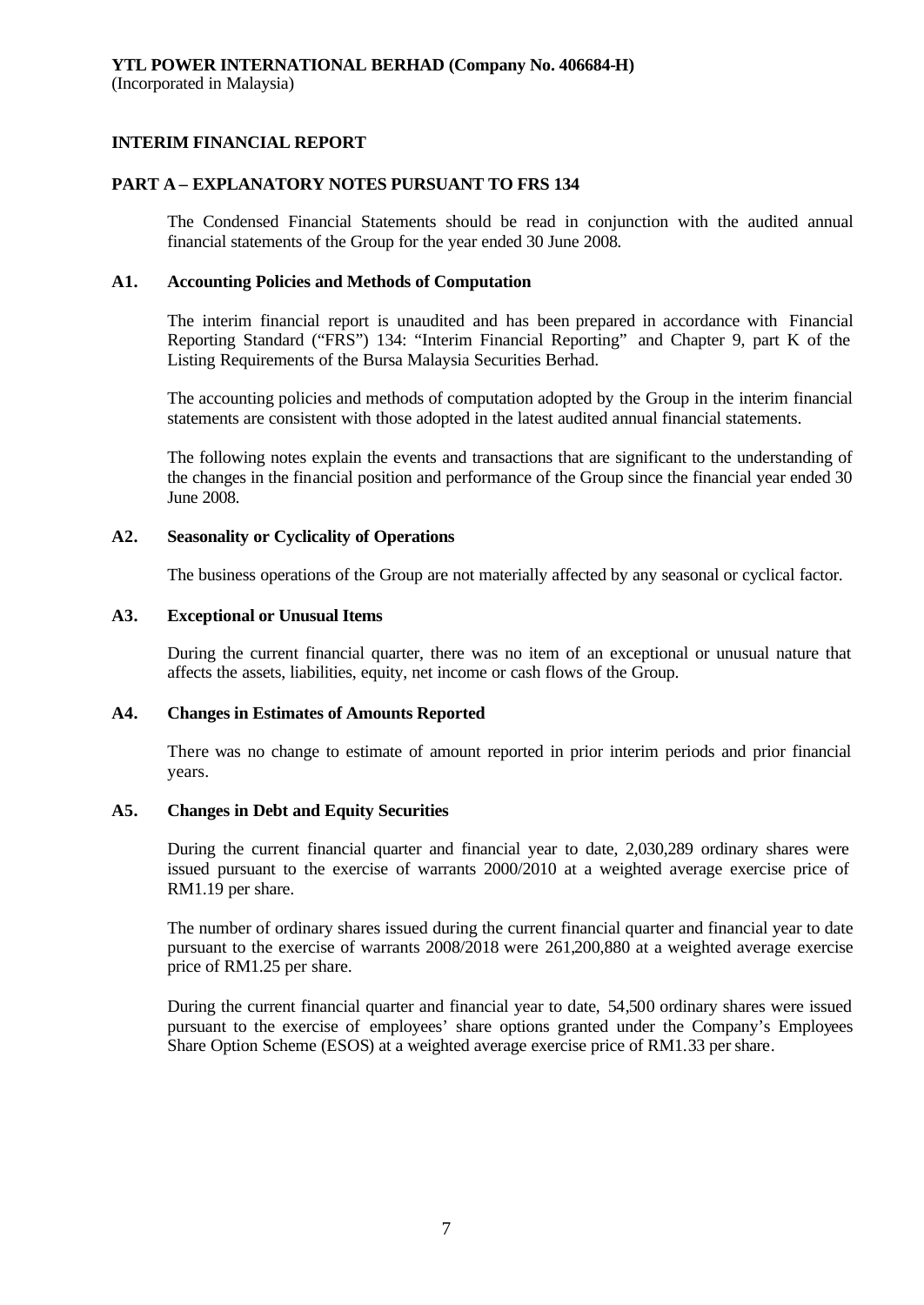#### **Notes – continued**

A total of 37,662,900 ordinary shares were repurchased from the open market for a total consideration of RM67,391,850 for the current financial quarter and financial year to date. The share buy-back transactions were financed by internally generated funds. The shares purchased are being held as treasury shares.

During the current financial quarter and financial year to date, a total of 137,819,391 treasury shares were distributed as share dividend on 22 September 2008 to the shareholders on the basis of one (1) treasury share for every forty (40) ordinary shares held on 11 September 2008. As at 30 September 2008, the number of treasury shares held were 54,249,345 ordinary shares.

The outstanding debts are as disclosed in Note B9.

### **A6. Dividend Paid**

No dividend was paid during the current financial quarter.

## **A7. Segment Reporting**

The Group is organised on a world wide basis into three main business segments namely investment holding, power generation and water & sewerage.

Segment reporting for period ended 30 September 2008:

|                                            | <b>Investment</b><br><b>Holding</b><br><b>RM'000</b> | <b>Power</b><br><b>Generation</b><br><b>RM'000</b> | Water &<br><b>Sewerage</b><br><b>RM'000</b> | Group<br><b>RM'000</b> |
|--------------------------------------------|------------------------------------------------------|----------------------------------------------------|---------------------------------------------|------------------------|
| <b>Ope rating Revenue</b>                  |                                                      |                                                    |                                             |                        |
| Total operating revenue                    |                                                      | 102,407 286,897 704,701 1,094,005                  |                                             |                        |
| Inter-segment*                             |                                                      | $(16,721)$ $(3,317)$ $(24,667)$ $(44,705)$         |                                             |                        |
| <b>External Operating Revenue</b>          | 85,686                                               |                                                    | 283,580 680,034 1,049,300                   |                        |
| <b>Results</b>                             |                                                      |                                                    |                                             |                        |
| Segment result (external)                  | 46,128                                               | 36,281                                             | 358,808                                     | 441,217                |
| Finance cost                               |                                                      |                                                    |                                             | (228, 307)             |
| Share of results of associated companies   |                                                      | 32,888                                             |                                             | 32,888                 |
| Profit from ordinary activities before tax |                                                      |                                                    |                                             | 245,798                |
| Taxation                                   |                                                      |                                                    |                                             | (65, 421)              |
| Profit from ordinary activities after tax  |                                                      |                                                    |                                             | 180,377                |
|                                            |                                                      |                                                    |                                             |                        |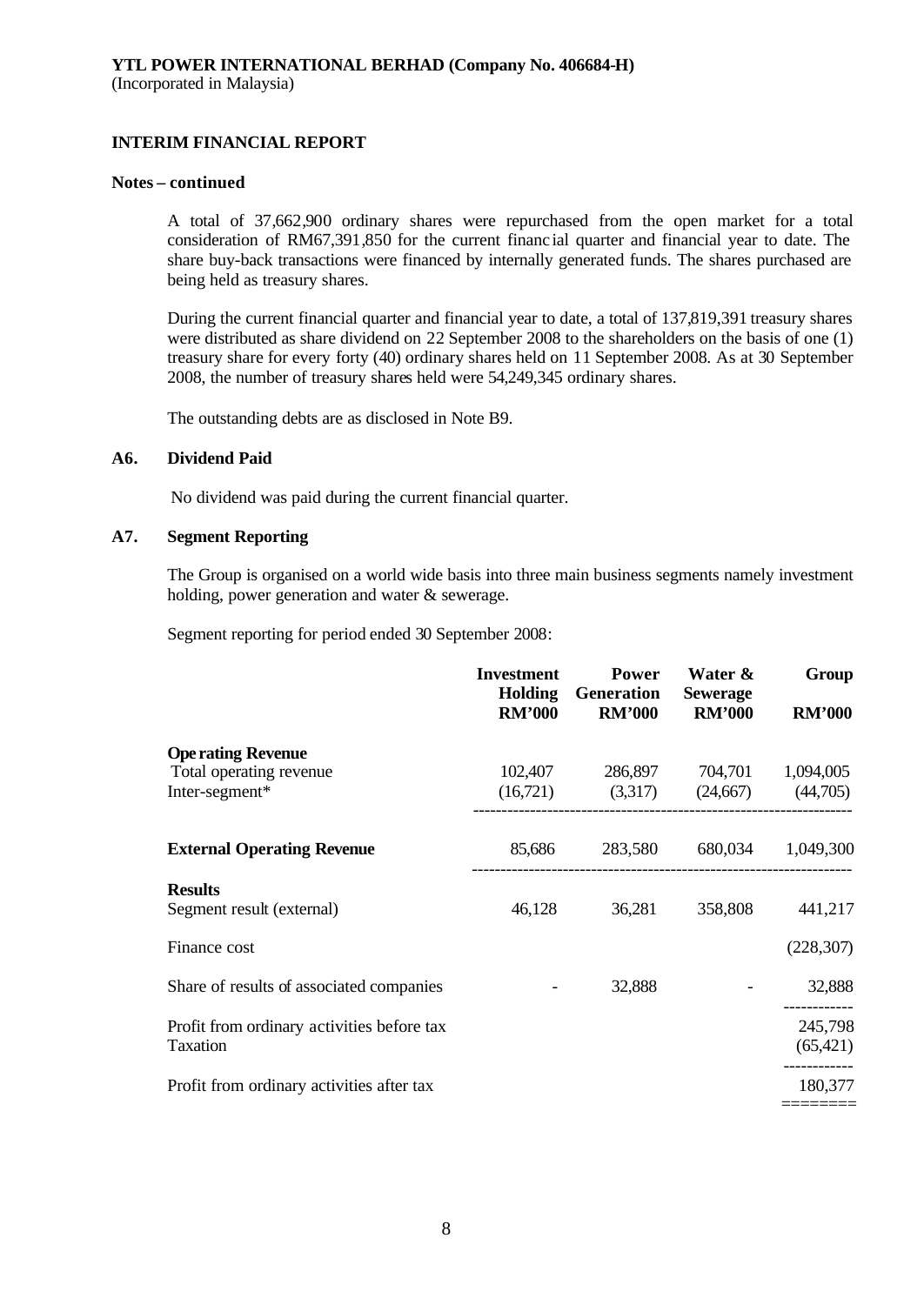### **Notes – continued**

Segment Reporting for period ended 30 September 2007:

|                                            | <b>Investment</b><br><b>RM'000</b> | <b>Power</b><br><b>Holding</b> Generation<br><b>RM'000</b> | Water &<br><b>Sewerage</b><br><b>RM'000</b> | Group<br><b>RM'000</b> |
|--------------------------------------------|------------------------------------|------------------------------------------------------------|---------------------------------------------|------------------------|
| <b>Operating Revenue</b>                   |                                    |                                                            |                                             |                        |
| Total operating revenue                    |                                    | 69,391 292,546 701,986 1,063,923                           |                                             |                        |
| Inter-segment*                             |                                    | $(6,877)$ $(3,364)$ $(15,359)$ $(25,600)$                  |                                             |                        |
| <b>External Operating Revenue</b>          |                                    | 62,514 289,182 686,627 1,038,323                           |                                             |                        |
| <b>Results</b>                             |                                    |                                                            |                                             |                        |
| Segment result (external)                  | 27,444                             |                                                            | 127,993 305,904                             | 461,341                |
| Finance cost                               |                                    |                                                            |                                             | (189, 136)             |
| Share of results of associated companies   |                                    | 45,565                                                     |                                             | 45,565                 |
| Profit from ordinary activities before tax |                                    |                                                            |                                             | 317,770                |
| Taxation                                   |                                    |                                                            |                                             | (82,703)               |
| Profit from ordinary activities after tax  |                                    |                                                            |                                             | 235,067                |
|                                            |                                    |                                                            |                                             |                        |

\* Inter-segment operating revenue has been eliminated at the respective segment. The inter-segment operating revenue was entered into in the normal cause of business and at prices available to third parties or at negotiated terms.

### **A8. Material Events Subsequent to the End of the Interim Period**

There was no item, transaction or event of a material or unusual nature during the period from the end of the quarter under review to the date of this report, except as disclosed below.

On 13 October 2008, the Company announced that its indirect wholly-owned subsidiary, Wessex Water Enterprises Limited ("WWEL"), has subscribed for the following:-

- (a) 100 shares of £1.00 each representing the entire issued and paid-up share capital of Wessex Electricity Utilities Limited ("WEUL") for £100 in cash; and
- (b) 100 shares of £1.00 each representing the entire issued and paid-up share capital of Wessex Gas Utilities Limited ("WGUL") for £100 in cash.

(collectively, "the Subscriptions")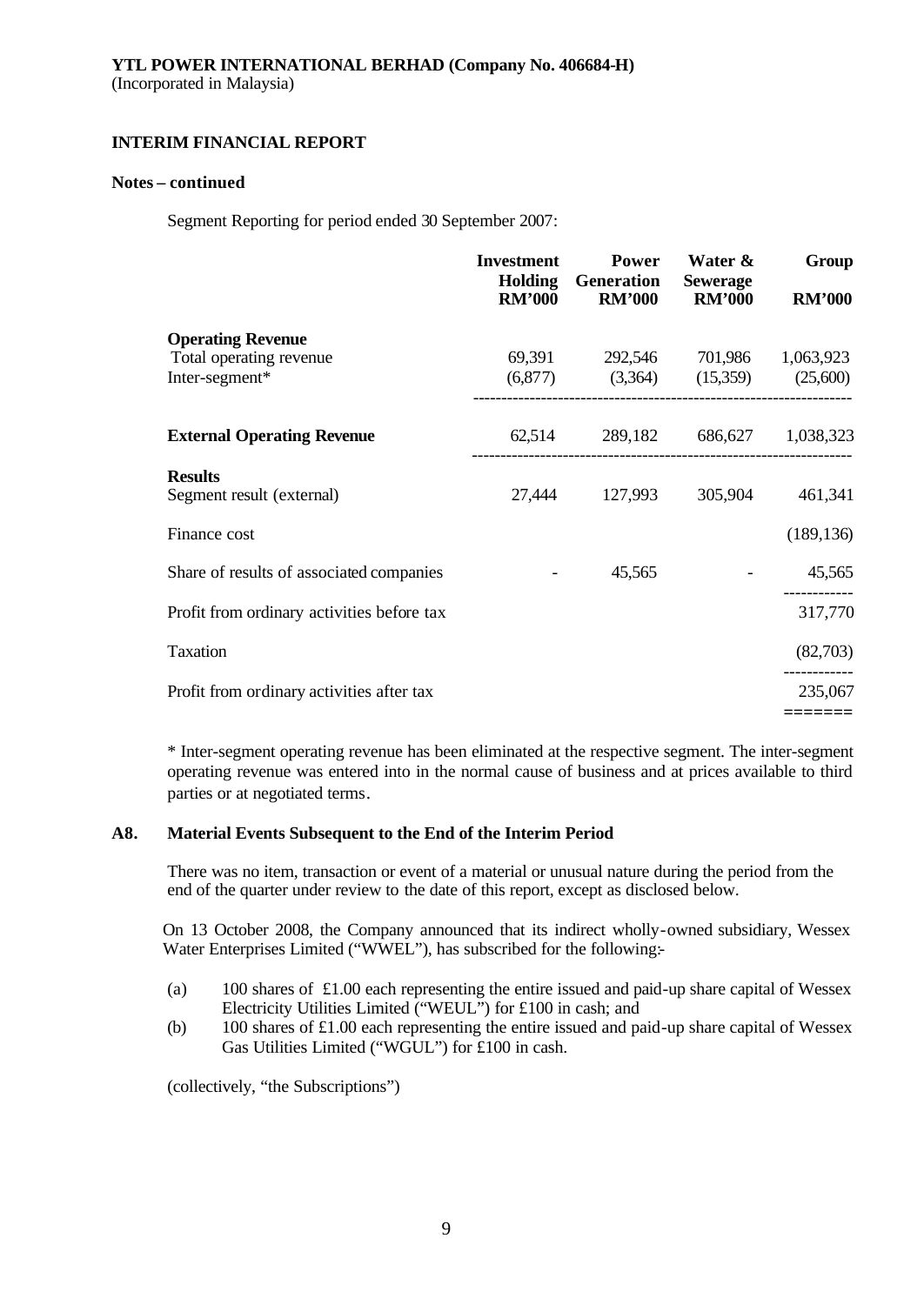### **Notes – continued**

As a result of the Subscriptions, WEUL and WGUL have become indirect subsidiaries of the Company. WEUL and WGUL are private limited companies incorporated in the England and Wales, each with authorised share capital of £1,000 comprising 1,000 shares of £1.00 each. WEUL and WGUL will be principally involved in the ownership and operation of electricity and gas infrastructure.

### **A9. Changes in the Composition of the Group**

There were no changes in the composition of the Group for the current financial quarter, including business combinations, acquisition or disposal of subsidiaries and long-term investments, restructurings and discontinuing operations except for the following:-

- (i) On 26 August 2008, the Company announced that it has acquired 1 ordinary share representing the entire issued and paid-up share capital of Sceptre Holdings Pte Limited ("Sceptre Holdings") for S\$1.00 in cash ("the Acquisition"). As a result of the Acquisition, Sceptre Holdings has become a wholly-owned subsidiary of the Company. Sceptre Holdings is a company incorporated in Republic of Singapore on 15 August 2008 and is principally involved in investment holding.
- (ii) On 2 September 2008, the Company announced that Sceptre Holdings has acquired 1 ordinary share representing the entire issued and paid-up share capital of Sceptre Resources Pte Limited ("Sceptre Resources") for S\$1.00 in cash ("the Acquisition"). As a result of the Acquisition, Sceptre Resources has become a wholly-owned subsidiary of Sceptre Holdings and an indirect subsidiary of the Company. Concurrent with the Acquisition, Sceptre Industries Pte Limited ("Sceptre Industries") which is a wholly-owned subsidiary of Sceptre Resources, became an indirect subsidiary of the Company. Sceptre Resources and Sceptre Industries are private limited companies incorporated in the Republic of Singapore on 19 August 2008 and 15 August 2008 respectively and will be principally involved in investment holding.

### **A10. Changes in Contingent Liabilities**

There were no material changes in the contingent liabilities of the Group since last annual balance sheet as at 30 June 2008.

### **[THE REST OF THIS PAGE IS INTENTIONALLY LEFT BLANK]**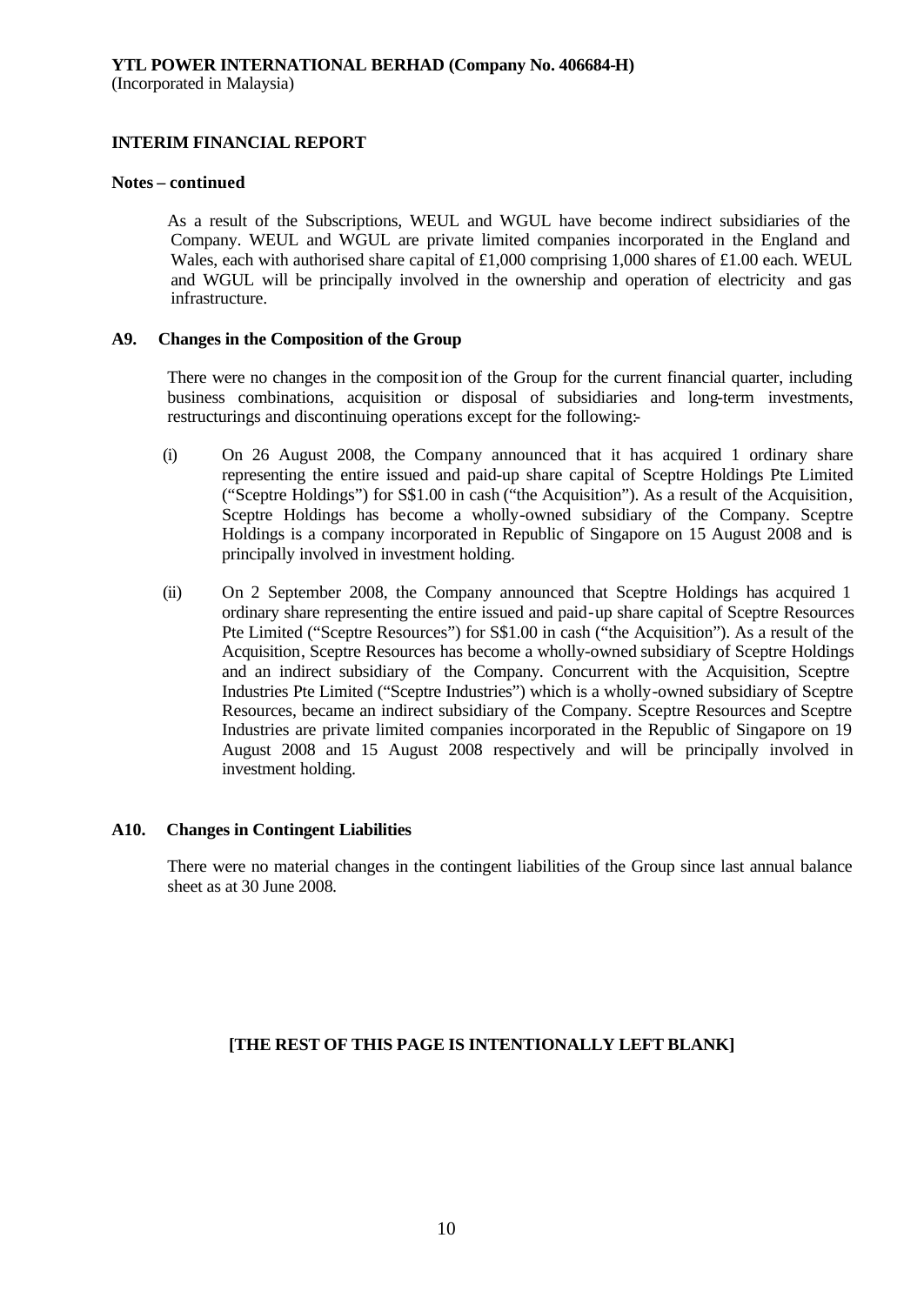## **PART B – EXPLANATORY NOTES PURSUANT TO APPENDIX 9B OF THE LISTING REQUIREMENTS OF BURSA MALAYSIA SECURITIES BERHAD**

### **B1. Review of the Results**

Group revenue was RM1,049.3 million for the current quarter ended 30 September 2008 as compared to RM1,038.3 million in the preceding year corresponding quarter ended 30 September 2007. This represents an increase of RM11 million or 1.1% over the preceding year corresponding quarter ended 30 September 2007. The Group profit after taxation for the current quarter was lower by RM54.7 million or 23.3% to RM180.4 million in the current quarter ended 30 September 2008 as compared to the preceding year corresponding quarter ended 30 September 2007. The decrease was principally due to the provision of a one off tax payment to the Government of Malaysia by its power generation subsidiary.

### **B2. Comparison with Preceding Quarter**

|                                            | <b>Current</b><br><b>Quarter</b><br>30.9.2008<br><b>RM'000</b> | <b>Preceding</b><br><b>Quarter</b><br>30.6.2008<br><b>RM'000</b> |
|--------------------------------------------|----------------------------------------------------------------|------------------------------------------------------------------|
| Revenue                                    | 1,049,300                                                      | 1,140,540                                                        |
| <b>Consolidated Profit before taxation</b> | 245,798                                                        | 368,568                                                          |
| <b>Consolidated Profit after taxation</b>  | 180,377                                                        | 280,647                                                          |

The decrease in Group profit before tax and Group profit after tax for the current quarter ended 30 September 2008 as compared to the preceding quarter was principally due to the provision of the one off payment mentioned in Note B1 above and the lower exchange rates applied in translating the earnings of its foreign subsidiaries.

### **B3. Prospects**

The Group, after considering its current level of operations and market conditions, is expected to perform satisfactorily for the financial year ending 30 June 2009 save and except for the one off payment referred to in Note B1 and the lower GBP exchange rate in translating the earnings of Wessex Water.

### **B4. Profit Forecast**

The Group did not issue any profit forecast during the period.

## **[THE REST OF THIS PAGE IS INTENTIONALLY LEFT BLANK]**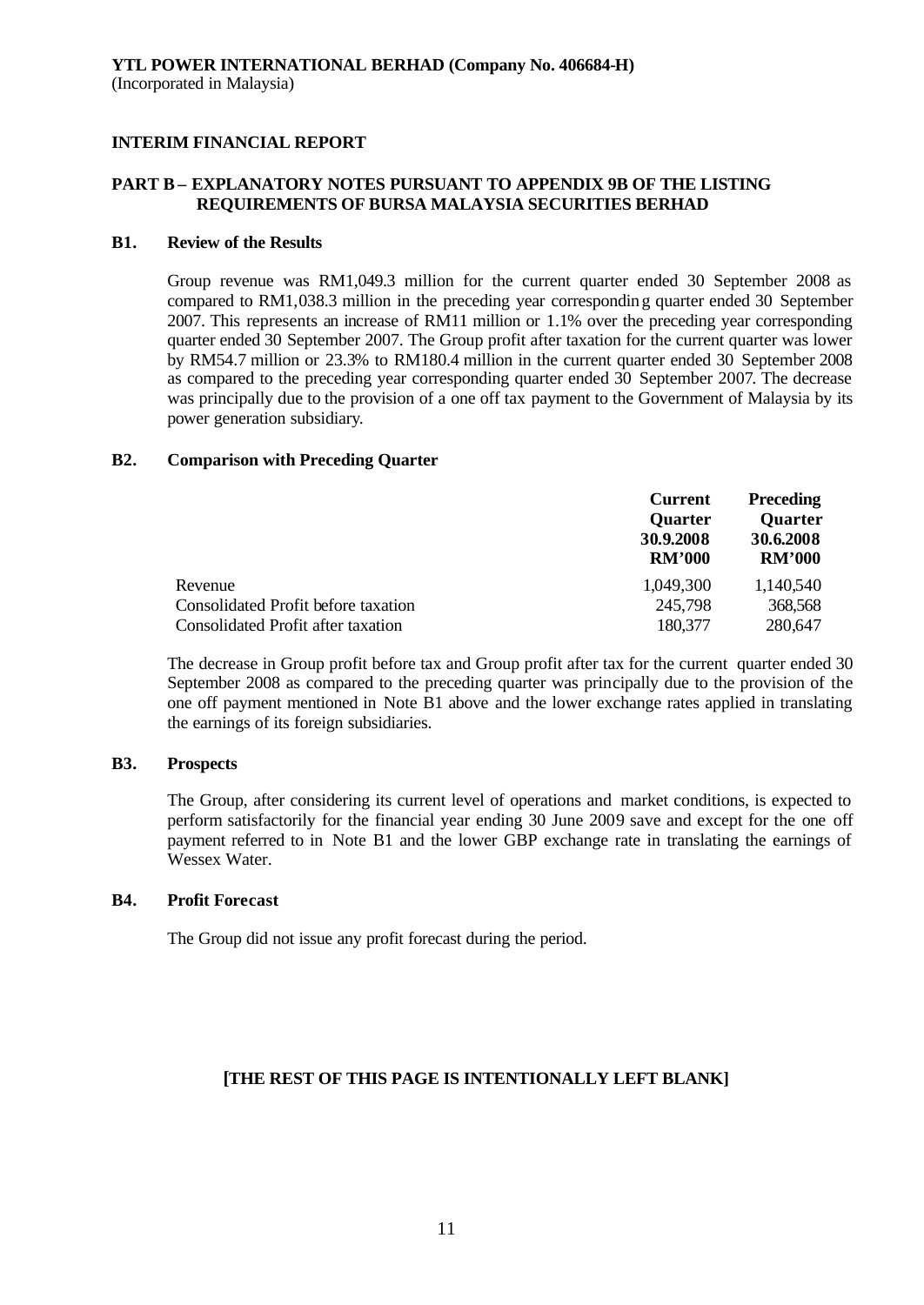### **Notes – continued**

### **B5. Taxation**

|                              | <b>Current</b> | <b>Current</b> |
|------------------------------|----------------|----------------|
|                              | Year           | Year           |
|                              | <b>Quarter</b> | <b>To Date</b> |
|                              | 30.9.2008      | 30.9.2008      |
|                              | <b>RM'000</b>  | <b>RM'000</b>  |
| In respect of current period |                |                |
| - Income Tax                 | 49,155         | 49,155         |
| - Deferred Tax               | 16,266         | 16,266         |
|                              | ----------     | ----------     |
|                              | 65,421         | 65,421         |
|                              |                |                |

The provision for taxation for the current quarter reflects an effective rate approximates to the Statutory Income Tax Rates of the Countries where the Group operates.

### **B6. Sale of Unquoted Investments and/or Properties**

There was no sale of unquoted investments or properties during the current financial quarter and financial year to date.

### **B7. Quoted Investments**

- a) Disposal of quoted investments during the current financial quarter and financial year to date amounted to RM35,582. Profit on sale of quoted investments amounted to RM30,192 for the current financial quarter and financial year to date.
- b) There was no purchase of quoted investments during the current financial quarter and financial year to date
- c) The cost, carrying value and the market value of the quoted investments of the Group as at end of the current reporting quarter are:

|                | <b>RM'000</b> |
|----------------|---------------|
| Cost           | 103,034       |
| Carrying value | 103,034       |
| Market value   | 117,929       |
|                |               |

#### **B8. Corporate Proposals**

## a) **Corporate Proposal Announced and Pending Completion**

There were no corporate proposals announced and pending as at the date of this report.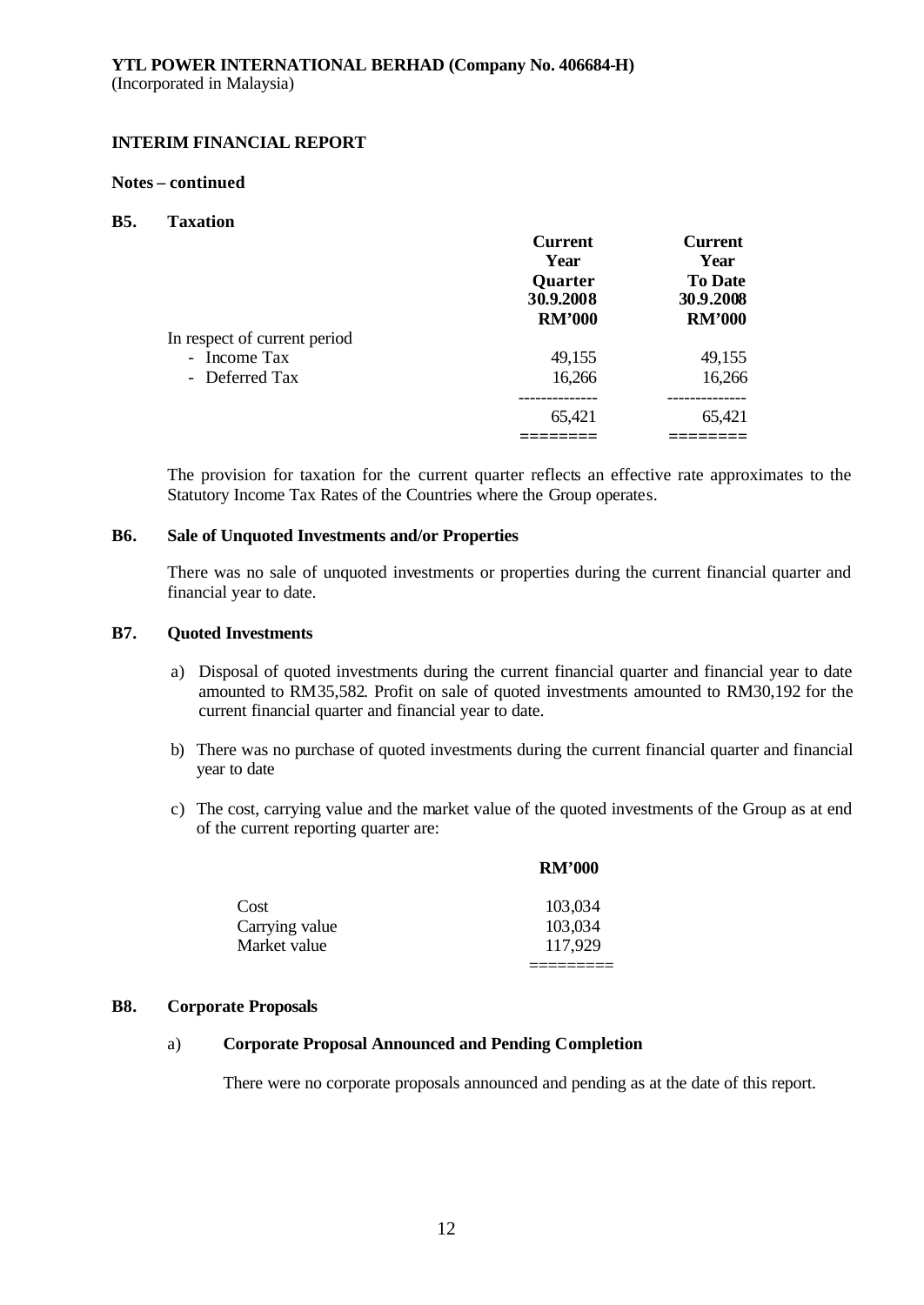### **Notes – continued**

### b) **Status of Utilisation of Proceeds**

### **USD250 million Guaranteed Exchangeable Bonds Due 2010**

The net proceeds received from the issue of the USD250 million Guaranteed Exchangeable Bonds due 2010 is currently placed under fixed deposits pending investment in utilities assets.

### **RM2.2 billion Redeemable Bonds Due 2013 with warrants issue**

The net proceeds received from the issue of the RM2.2 billion Redeemable Bonds due 2013 is currently placed under fixed deposits pending investment in utilities assets.

### **B9. Group Borrowings and Debt Securities**

The Group's borrowings from financial institutions as at end of the current financial quarter are as follows:

|           | <b>Short term</b><br><b>RM'000</b> | Long term<br><b>RM'000</b> | <b>Total</b><br><b>RM'000</b> |
|-----------|------------------------------------|----------------------------|-------------------------------|
| Secured   | 62,568                             |                            | 62,568                        |
| Unsecured | 3,774,833                          | 13,867,393                 | 17,642,226                    |
|           |                                    |                            |                               |
|           | 3,837,401                          | 13,867,393                 | 17,704,794                    |
|           |                                    |                            |                               |

The borrowings which are denominated in foreign currency are as follows:

| In US Dollar (*000)      | 558,158   |
|--------------------------|-----------|
| In Sterling Pound ('000) | 1,681,133 |
|                          |           |

All borrowings of subsidiary companies are on a non-recourse basis to the Company save and except for the following which is guaranteed by the Company:

- a) USD250 million Guaranteed Exchangeable Bonds Due 2010, of which USD184.4 million remain outstanding as at 30 September 2008.
- b) USD190 million loan due on 29 January 2011.

### **B10. Off Balance Sheet Financial Instruments**

There were no off balance sheet instruments as at 30 September 2008.

### **B11. Pending Material Litigation**

There was no material litigation pending as at the date of this report.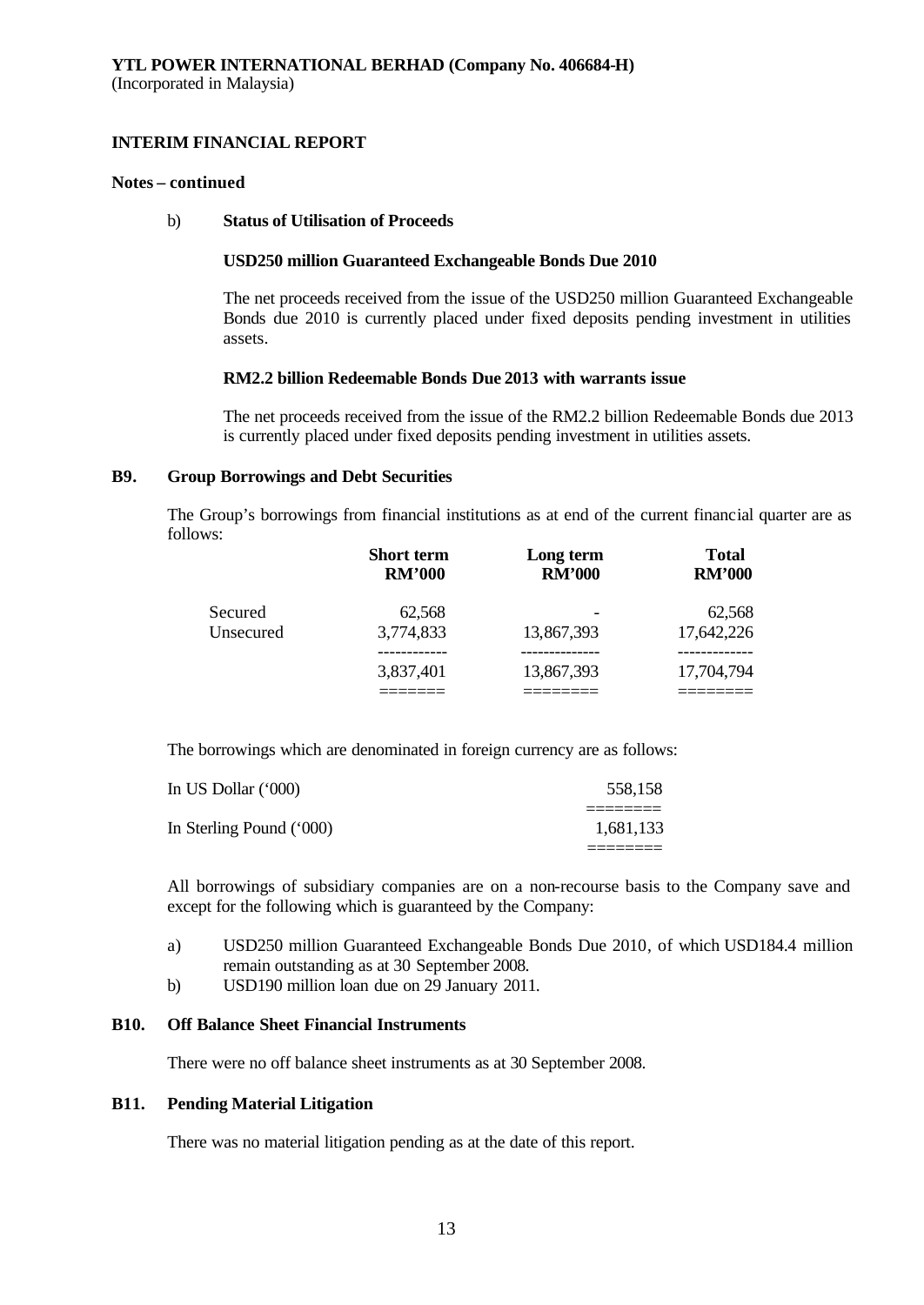#### **Notes: - continued**

#### **B12. Dividend**

The Board of Directors declared an interim dividend of 6% gross less Malaysian Income Tax and 3% single tier for the current financial year ending 30 June 2009 and that the Book Closure and Payment Dates in respect of the aforesaid dividend are 5 January 2009 and 20 January 2009 respectively.

### **B13. Earnings Per Share**

### **i) Basic Earnings Per Share**

The basic earnings per share of the Group has been computed by dividing the net profit for the financial quarter by the weighted average number of ordinary shares in issue during the financial quarter.

|                                    | <b>Current</b><br>Year<br>Quarter<br>30.9.2008 | <b>Preceding</b><br>Year<br>Corresponding<br>Quarter<br>30.9.2007 |
|------------------------------------|------------------------------------------------|-------------------------------------------------------------------|
| Net Profit for the period (RM'000) | 180,377                                        | 235,067                                                           |
| Weighted average number of         |                                                |                                                                   |
| ordinary shares ('000)             | 5,433,099                                      | 5,100,285                                                         |
| Basic earnings per share (Sen)     | 3.32                                           | 4.61                                                              |
|                                    |                                                |                                                                   |

## **[THE REST OF THIS PAGE IS INTENTIONALLY LEFT BLANK]**